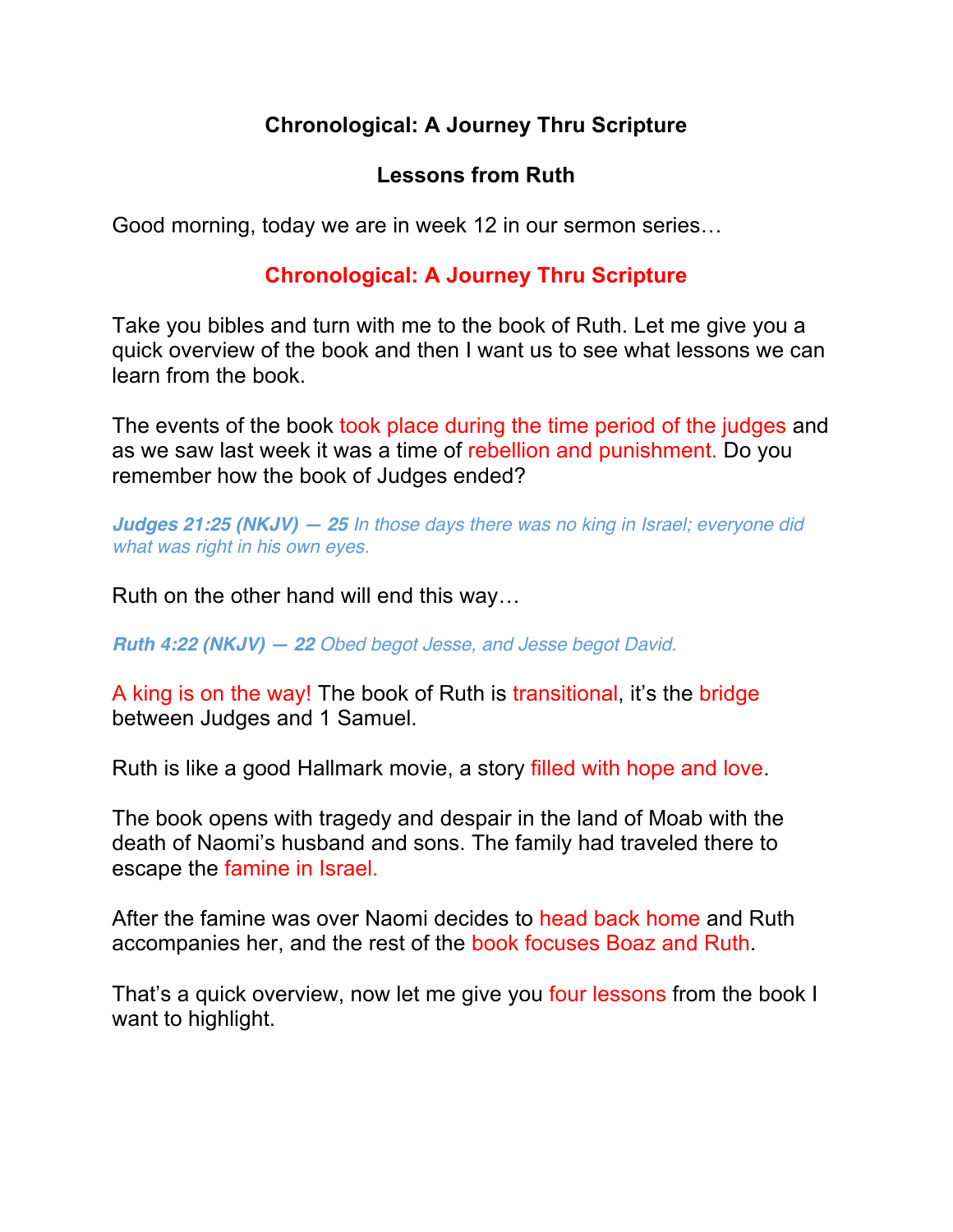## **1. Even in Dark Days God is at Work, 1:1, 19-21**

The book opens with these words…

*Ruth 1:1 (NKJV) — 1 Now it came to pass, in the days when the judges ruled, that there was a famine in the land. And a certain man of Bethlehem, Judah, went to dwell in the country of Moab, he and his wife and his two sons.*

At times it seems like the darkness is overtaking the light. The world in which we live seems like it's getting darker and darker every day. Paul said these times were coming…

*2 Timothy 3:1–5 (NKJV) — 1 But know this, that in the last days perilous times will come: 2 For men will be lovers of themselves, lovers of money, boasters, proud, blasphemers, disobedient to parents, unthankful, unholy, 3 unloving, unforgiving, slanderers, without self-control, brutal, despisers of good, 4 traitors, headstrong, haughty, lovers of pleasure rather than lovers of God, 5 having a form of godliness but denying its power. And from such people turn away!*

We shouldn't be surprise by what we are seeing. But there is still hope! God is a work around us…He has not abandoned us!

But not only was the nation experiencing dark times but so was Naomi...

*Ruth 1:19–21 (NKJV) — 19 Now the two of them went until they came to Bethlehem. And it happened, when they had come to Bethlehem, that all the city was excited because of them; and the women said, "Is this Naomi?" 20 But she said to them, "Do not call me Naomi; call me Mara, for the Almighty has dealt very bitterly with me.* 21 *I went out full, and the Lord has brought me home again empty. Why do you call me Naomi, since the Lord has testified against me, and the Almighty has afflicted me?"*

Maybe like Naomi you are experiencing some dark days…like a good friend of mine who found out this week that his 11-year-old grand-daughter has stage 4 brain cancer. That's a dark moment!

#### **But God is present! He is in the midst of your pain! He has promised…**

*Hebrews 13:5 (NKJV) — 5 Let your conduct be without covetousness; be content with such things as you have. For He Himself has said, "I will never leave you nor forsake you."*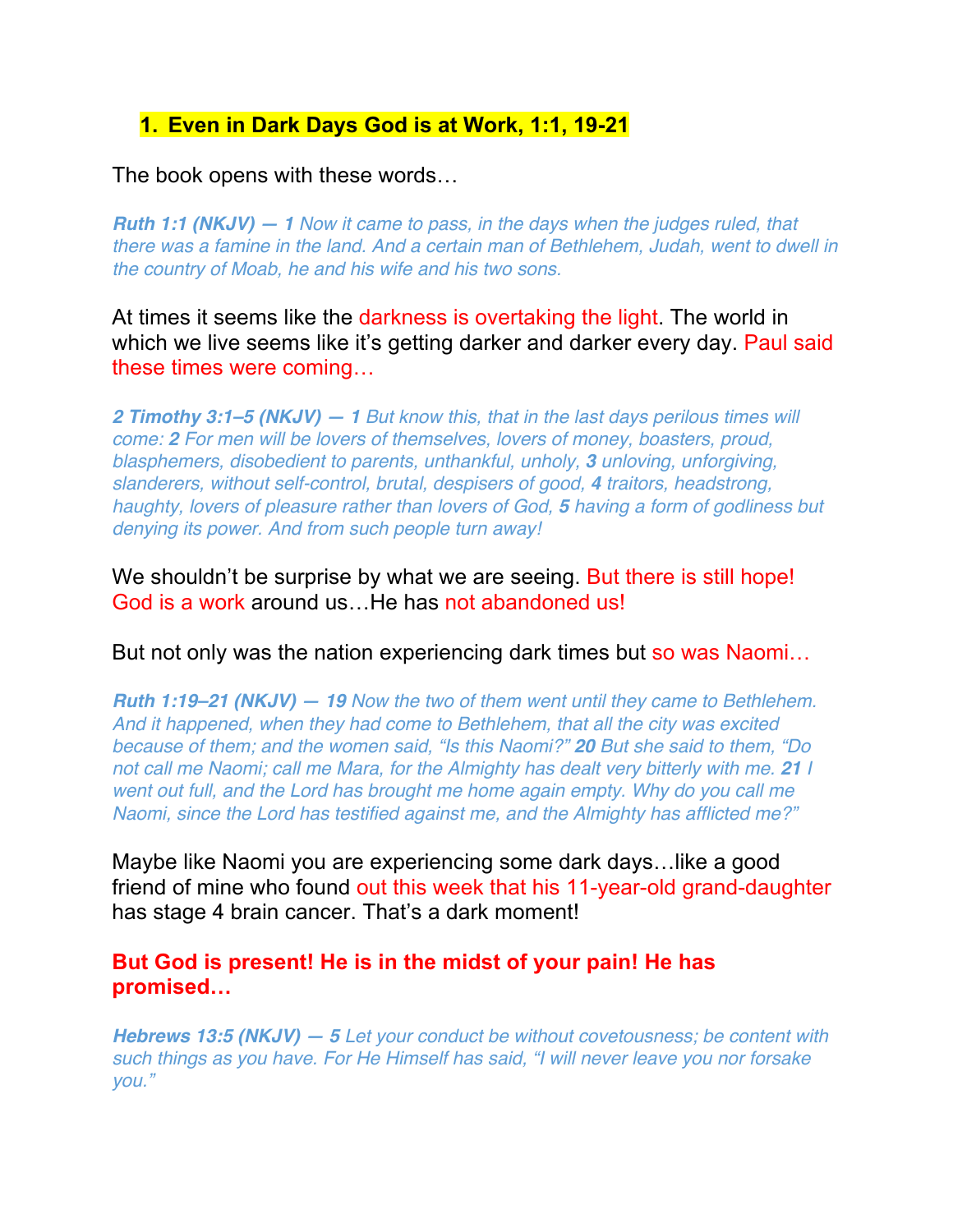We cannot see it now but He…

*Romans 8:28 (NKJV) — 28 And we know that all things work together for good to those who love God, to those who are the called according to His purpose.*

I don't know how He does it, all I know is that I have trust Him when I'm in the dark. I'm not saying it's easy, I'm just saying that may be all we have in the moment. So, Cling to Him!!!!

Next, I want you to see…

## **2. Loyalty is a Virtue**

*Ruth 1:16–17 (NKJV) — 16 But Ruth said: "Entreat me not to leave you, Or to turn back from following after you; For wherever you go, I will go; And wherever you lodge, I will lodge; Your people shall be my people, And your God, my God. 17 Where you die, I will die, And there will I be buried. The Lord do so to me, and more also, If anything but death parts you and me."*

Ruth's loyalty to Naomi is impressive, especially when you consider her words.

- She would be leaving the familiar family, homeland, customs
- She didn't know the future widowhood, childless

And yet she choose to remain faithful to Naomi and…

- Naomi's people would be her new people
- Naomi's home would be her new home
- Naomi's God would be her God

Wait! Hit he pause button! He faith in God is remarkable. She is leaving the idol worship of the Moabites to embrace by faith the God of Israel. Even after hearing Naomi say…

*Ruth 1:21 (NKJV) — 21 I went out full, and the Lord has brought me home again empty. Why do you call me Naomi, since the Lord has testified against me, and the Almighty has afflicted me?"*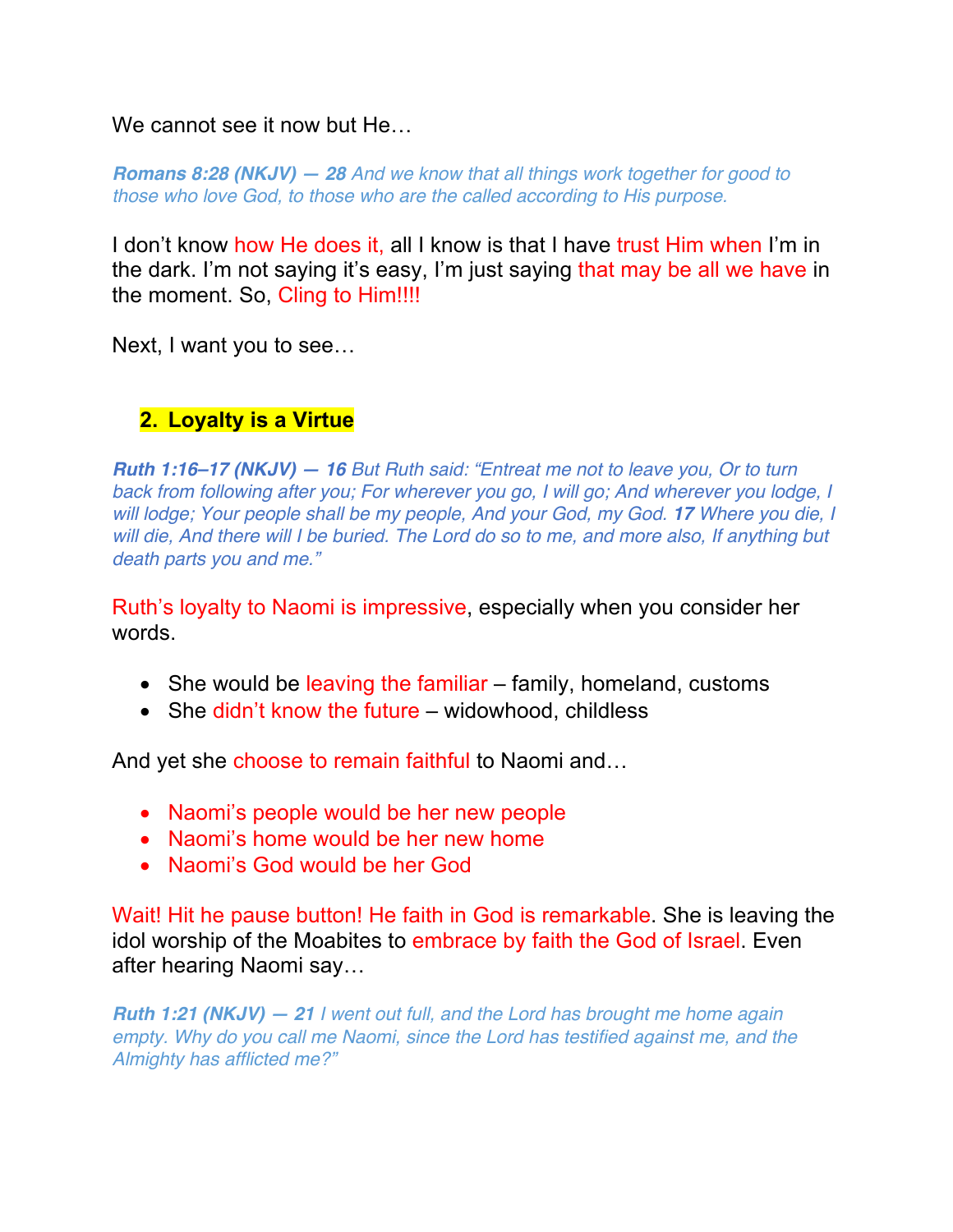I believe the reason why she followed God is not simply because of the testimony of Naomi, but I believe something more important is at play. I believe God in His providence and love was drawing Ruth to Himself. Don't forget He was at work behind the scenes and that meant He was working in the heart of Ruth. Just as He worked in our heart to draw us to Himself.

#### **3. Your Reputation Will Precedes You**

*Ruth 2:11–12 (NKJV) — 11 And Boaz answered and said to her, "It has been fully reported to me, all that you have done for your mother-in-law since the death of your husband, and how you have left your father and your mother and the land of your birth, and have come to a people whom you did not know before. 12 The Lord repay your work, and a full reward be given you by the Lord God of Israel, under whose wings you have come for refuge."*

*Ruth 3:10–11 (NKJV) — 10 Then he said, "Blessed are you of the Lord, my daughter! For you have shown more kindness at the end than at the beginning, in that you did not go after young men, whether poor or rich. 11 And now, my daughter, do not fear. I will do for you all that you request, for all the people of my town know that you are a virtuous woman.*

Ruth had a reputation around town, and it was a good. We are reminded in…

*Proverbs 22:1 (NKJV) — 1 A good name is to be chosen rather than great riches, Loving favor rather than silver and gold.*

This proverb reminds you that your reputation is...

• **Your Choice – Choose a Good Name**

(We all have three names)

- 1. The one your parents gave you
- 2. The one that others call you
- 3. The one you make for yourself

Your lifestyle determines what name you choose for yourself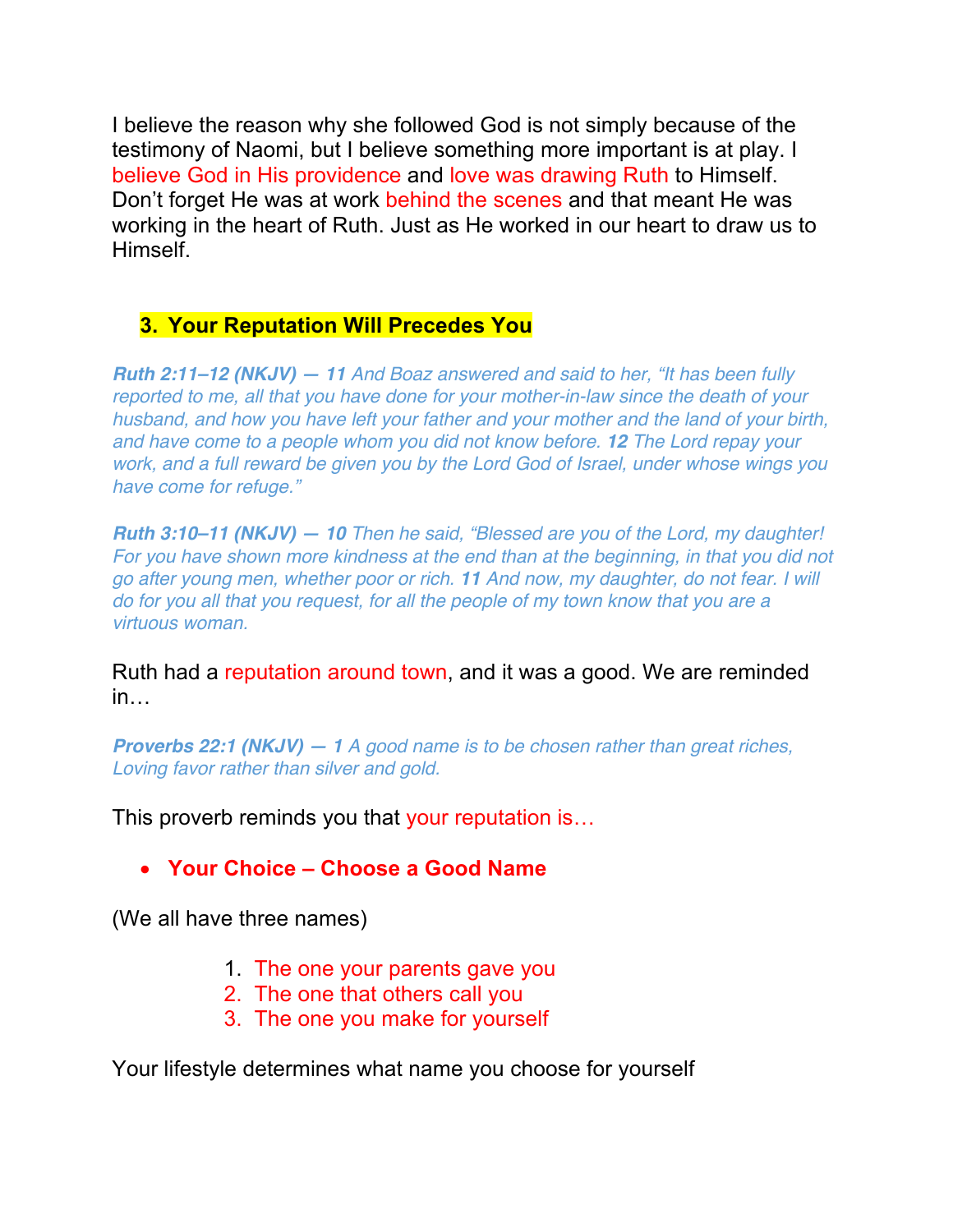### • **A Valuable Asset – Rather than Riches**

- o Worth far more that money and material possessions
- o Worth far more that any compromise we can make
- o Worth far more than any pleasure we can indulge in
- **Beloved – Loving Favor**

What is your reputation; what do others say about you?

#### **Pastor Johnny Hunt says;**

*"The testimony we leave behind will be either a lovely fragrance or a foul stench."*

#### The apostle Peter says it this way…

*1 Peter 2:12 (NKJV) — 12 having your conduct honorable among the Gentiles, that when they speak against you as evildoers, they may, by your good works which they observe, glorify God in the day of visitation.*

Lastly, I want you to see that…

#### **4. Jesus is Our Kinsman Redeemer**

*Ruth 4:22 (NKJV) — 22 Obed begot Jesse, and Jesse begot David.*

The book ends with a promise of a king to bring stability and hope to the nation…David was that king. But there is another lineage to be considered!

Look at…

*Matthew 1:5–16 (NKJV) — 5 Salmon begot Boaz by Rahab, Boaz begot Obed by Ruth, Obed begot Jesse, 6 and Jesse begot David the king. David the king begot Solomon by her who had been the wife of Uriah. 7 Solomon begot Rehoboam, Rehoboam begot Abijah, and Abijah begot Asa. 8 Asa begot Jehoshaphat, Jehoshaphat begot Joram, and Joram begot Uzziah. 9 Uzziah begot Jotham, Jotham begot Ahaz, and Ahaz begot Hezekiah. 10 Hezekiah begot Manasseh, Manasseh begot Amon, and*